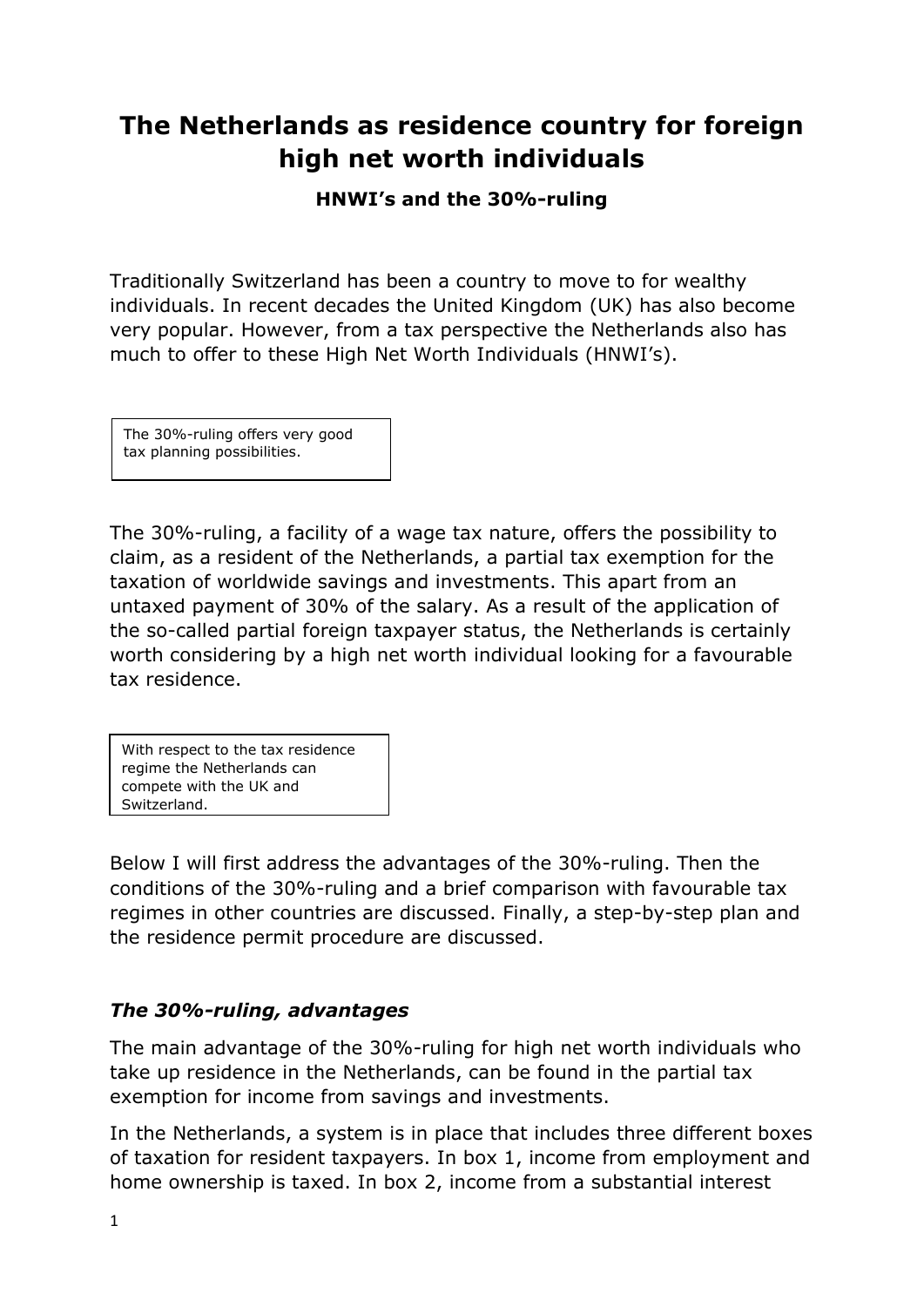(5% or more) in a company with a capital divided into shares is taxed and in box 3 income from savings and investments is taxed. For these three boxes of taxation, three different tax rates are in place. In box 1 a rate applies up to 52%, in box 2 the rate is 25% and in box 3 the tax rate is 30% over a deemed income of 4%, resulting in a taxation of  $1,2\%$ <sup>1</sup> per year.

Under the 30%-ruling, an employee can opt for the partial foreign taxpayer status<sup>2</sup> as a result of which he or she is liable for tax in box 1 on the worldwide income. However, in box 2 and box 3 he or she qualifies as non-resident taxpayer. The income from a substantial share interest or from savings and investments is limited to Dutch source income only. This basically implies that only income from shares in a company located in the Netherlands or income from immovable property situated in the Netherlands is taxed<sup>3</sup>.

All other income from savings and investments worldwide is untaxed.

The mentioned exemptions apply regardless whether any income is actually remitted to the Netherlands or not.

Box 2 and box 3 income exempted, also for partner.

*Applying the ruling to a foreign spouse in order to claim exemption of tax on worldwide savings and investments* 

In case a foreign spouse qualifies for the 30%-ruling, the exemptions in box 2 and 3 mentioned above are also available. Allocating the assets in box 2 and box 3 of the spouse (fiscal partner) to the person entitled to the 30%-ruling can further expand the advantage of the limited tax liability. In the Netherlands, certain income components can be a allocated to the fiscal partner in the personal income tax return and these rules are regularly applicable to incoming employees employed under the 30% ruling<sup>4</sup>. As a result, it is possible to obtain the 30%-ruling for the foreign spouse of a wealthy client by employing her with an income of  $\epsilon$  36,705 in the Netherlands and to avoid her husband, owning millions in wealth, from

<sup>1</sup> <sup>1</sup> New legislation was proposed for 2016 including a taxation in box 3 of 0,87% for assets between € 25,000-€ 100,000 to 1,65% for assets exceeding € 1,000,000. It is not certain whether this proposal will actually be implemented in the Dutch income tax act.

<sup>&</sup>lt;sup>2</sup> Section 2.6 of the Dutch Income Tax Act 2001 in conjunction with section 11 of the Dutch Income Tax Implementation Decree 2001.

<sup>&</sup>lt;sup>3</sup> Or rights that are related to this immovable property, or entitlements to shares in the profit of a company of which the management is based in the Netherlands.

<sup>4</sup> Also reference is made to the answer to question 1 in part 2 of the Decision of 21 October 2005, no. CPP2005/2378M.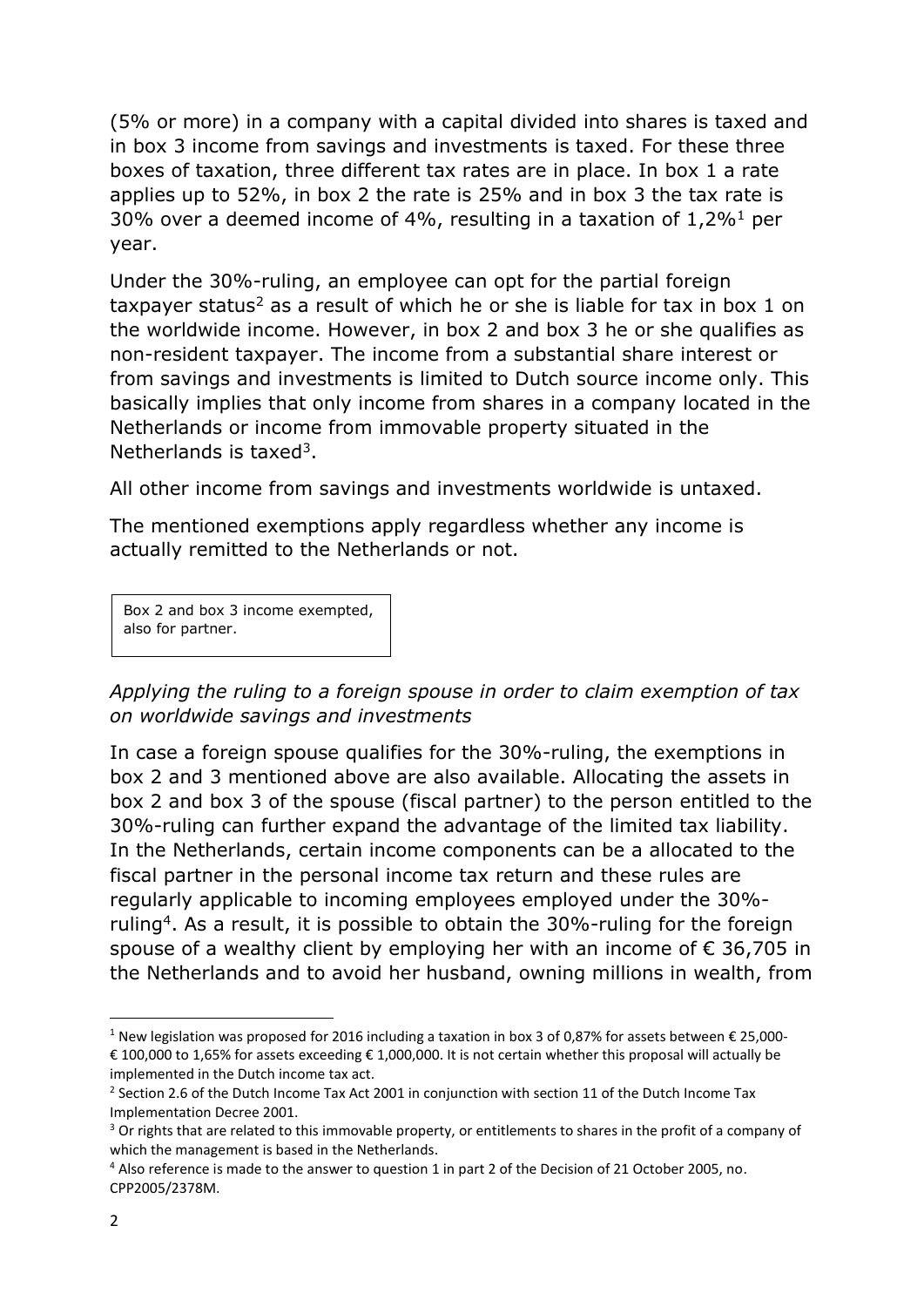paying box 3 taxation during a period of eight years. Even if he himself has the Dutch nationality, or if he has had former periods of stay or employment in the Netherlands before.

If the 30%-ruling is applicable with the individual him- or herself or with the spouse, subject to conditions it is thus also possible to, as a resident of the Netherlands, alienate a substantial interest in a foreign company without any box 2 taxation. Capital gains on foreign companies are under the 30%-ruling not taxable in the Netherlands.

30%-ruling for foreign spouse of wealthy individual results in considerable advantages.

Residents under the 30%-ruling are entitled to the advantages of the Dutch tax treaties and qualify as a resident of the Netherlands pursuant to article 4, subsection  $1<sup>5</sup>$  OECD Model. As a result, investment- or savings income can be treaty protected in another state whilst exempt in the Netherlands. Unlike the UK, this treaty protection is in place even though the income is not actually taxed in the Netherlands and irrespective of remittance.

Different rules apply to persons with the American nationality (or so-called green card holders)<sup>6</sup>.

Naturally, another advantage of the ruling is that 30% of the salary can be paid out tax free. Only 70% of the salary is included in the taxable income. In case of substantial salaries this advantage can mount up considerably. Despite voices to set a ceiling in respect of the level of the salaries for application of the 30%-ruling<sup>7</sup>, no maximum applies to the salary.

## *The 30%-ruling, conditions*

The conditions to apply the 30%-ruling are that there must an employment and that the employee was recruited from outside the Netherlands by the Dutch employer because of a specific expertise that

<sup>&</sup>lt;sup>5</sup> It is expressly indicated in the residence certificate, to be made available on request, that there is only unlimited resident tax liability with regard to income from (box 1) employment and homeownership (qualified residence certificate).

 $<sup>6</sup>$  In pursuance of section 4 subsection 1 of the Dutch American tax treaty persons with the American nationality</sup> are deemed to be residents of the US.

<sup>&</sup>lt;sup>7</sup> Legislative Consultative Committee 2012 Tax Plan on 7 November 2011.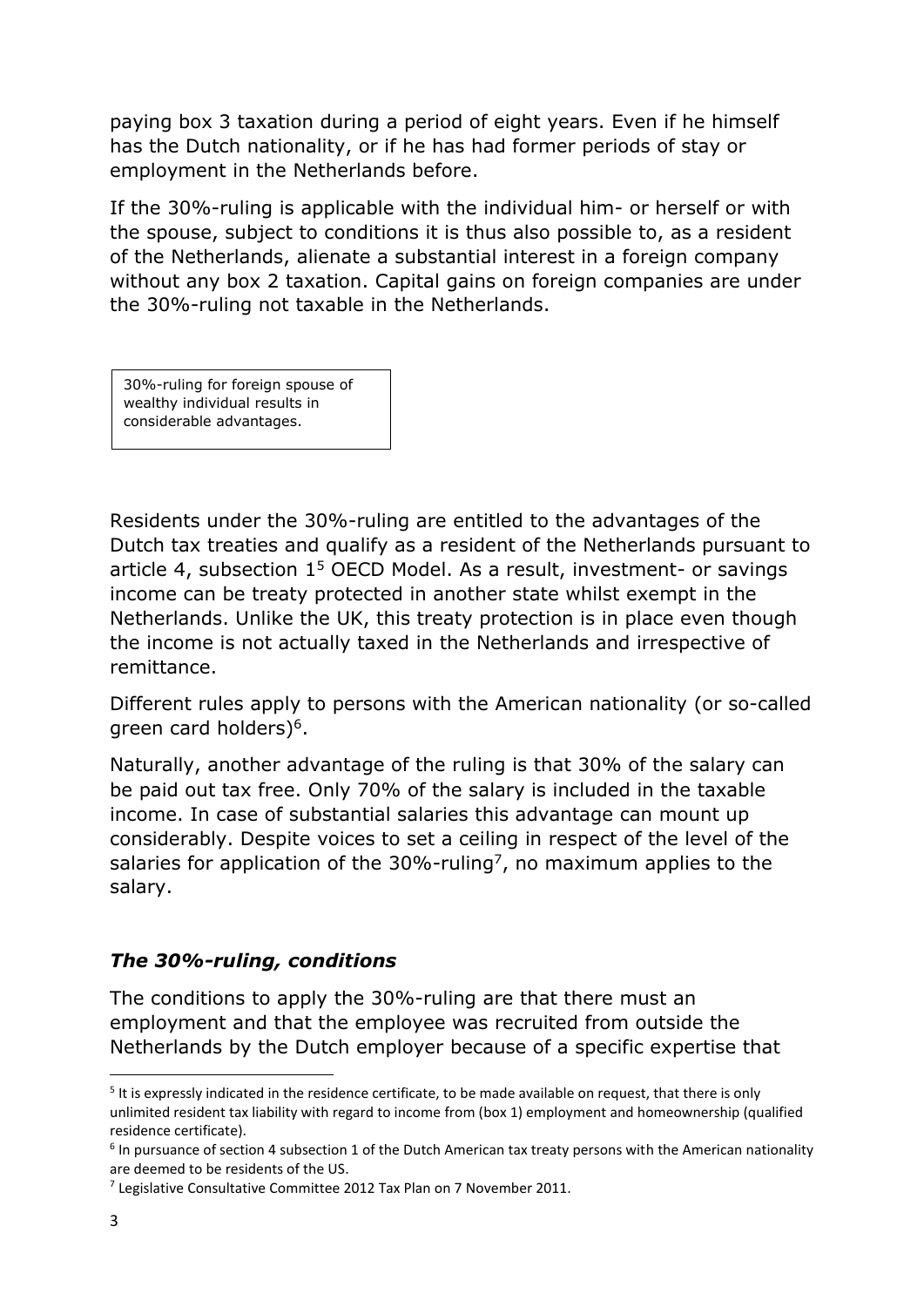this employee possesses<sup>8</sup>. The said expertise must be scarce on the Dutch labour market. The ruling can be applied during a period of 8 years. Periods of previous stays or previous employment in the Netherlands are deducted from these 8 years.

In 2012 the 30%-ruling was tightened. It was determined that employees who prior to the employment resided at a distance of fewer than 150 kilometres from the Dutch border are not entitled to the ruling<sup>9</sup>. In addition, a salary requirement was implemented in that year in order to assess whether the specific expertise is met. In 2015 the taxable income of an incoming employee must amount to at least  $\epsilon$  36,705<sup>10</sup>. Under circumstances the level of education and relevant working experience is taken into account. Finally, in 2012 the duration of the ruling was reduced from ten to eight years.

Pay attention in case of the Dutch nationality.

#### *Restriction if Dutch nationality*

The 30%-ruling can also apply to persons with the Dutch nationality. However, the restriction that an employee must have been away from the Netherlands for at least 25 years will usually throw a spanner in the works. This restriction of the duration briefly implies that all periods of stay or employment in the Netherlands that came to an end less than 25 years before the start of the new employment in the Netherlands, are deducted from the duration of eight years $11$ . This restriction applies to everybody to whom the 30%-ruling applies but will mainly play a role of importance in case of the Dutch nationality. However, if these wealthy Dutch nationals have a foreign spouse who can earn an income in the Netherlands of € 36,705, then by allocating their assets to this spouse (or

<sup>&</sup>lt;sup>8</sup> Sections 10e ff. of the Dutch Wage Tax Implementation Decree 1965.

<sup>9</sup> During 2/3 of the 24 months prior to the employment the employee must have resided at more than 150 kilometres from the border. Proceedings are currently pending about this requirement. On 9 October 2015 the Advocate General Niessen concluded that the conditions in the 30%-ruling do not lead to a systematic overcompensation in relation to the actual costs made by the specific group of expats as a whole, after the European Court of Justice concluded the 150 km condition in itself is not disproportional and in breach of the free movement of persons. We now are awaiting the verdict of the Dutch Supreme Court.

<sup>10</sup> In 2015 the **taxable salary** per annum must amount to more than € 36,705. Hence a **salary** of at least € 52,435 must be stipulated of which 30% is paid untaxed to fully benefit from the ruling. Exceptions apply to doctoral candidates and young people with a Master's degree.

<sup>&</sup>lt;sup>11</sup> With the exception of 20 working days annually + 6 weeks annually (+ once 3 consecutive months) family visit or holidays in pursuance of section 10ef subsections 3 and 4 of the Dutch Wage Tax Implementation Decree 1965.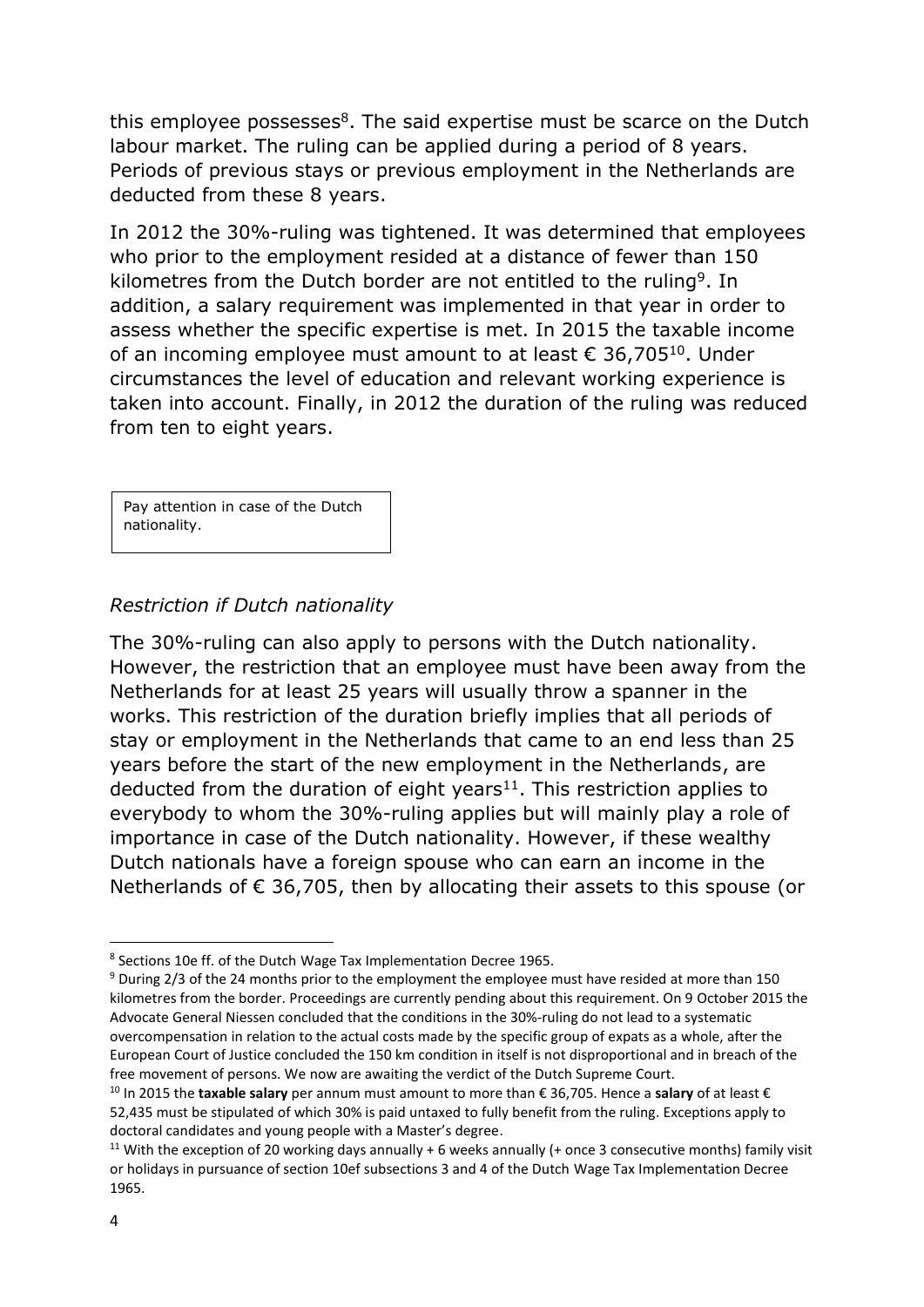fiscal partner) they could take advantage of the partial exemptions in box 2 and box 3.

## *The tax regimes compared*

As noted, traditionally Switzerland has had a favourable tax regime for high net worth individuals. The taxation system of the so-called nondomiciled resident in the United Kingdom (UK) also offers substantial advantages.

### *The Pauschal ruling in Switzerland*

In Switzerland the Pauschal ruling (or rather: the 'lump-sum taxation') applies, subject to conditions, to persons who want to reside there. This ruling implies an exemption from taxation on all foreign income subject to the payment of a fixed amount (forfait) of income tax. This fixed amount is, in particular, based on the costs of lodging of the individual (value of the house). The exact conditions depend on the relevant canton. A big difference with the Dutch ruling is that pursuant to this Swiss ruling no paid activities can be performed.

It has become ever more difficult in Switzerland to qualify for the Pauschal ruling and in some cantons it has even been rescinded. The ruling came under heavy fire and on 30 November 2014 a referendum was needed to decide that the ruling can remain in place. The outcome of this referendum is that effective as from 1 January 2016, it must be determined per canton what fixed minimum amount is levied, the taxation will amount to 7 times the rental value of the Swiss home (instead of 5 times) and the basis for the lump-sum amount is determined at a federal level and cannot be less than CHF 400,000.

### *The non-domiciled resident ruling in the UK*

In the UK, under the non-domiciled resident ruling, overseas income is untaxed as long as it is not transferred to the UK. Non-domiciled residents are, basically, residents of the UK who were not born there. Under the old double tax treaty between the Netherlands and the UK from 1980, also the Netherlands could under conditions not levy any taxes on income earned outside the UK that was not transferred to that country. In the meantime, this leak has been detected and the rules have changed under the new double tax treaty between the Netherlands and the UK from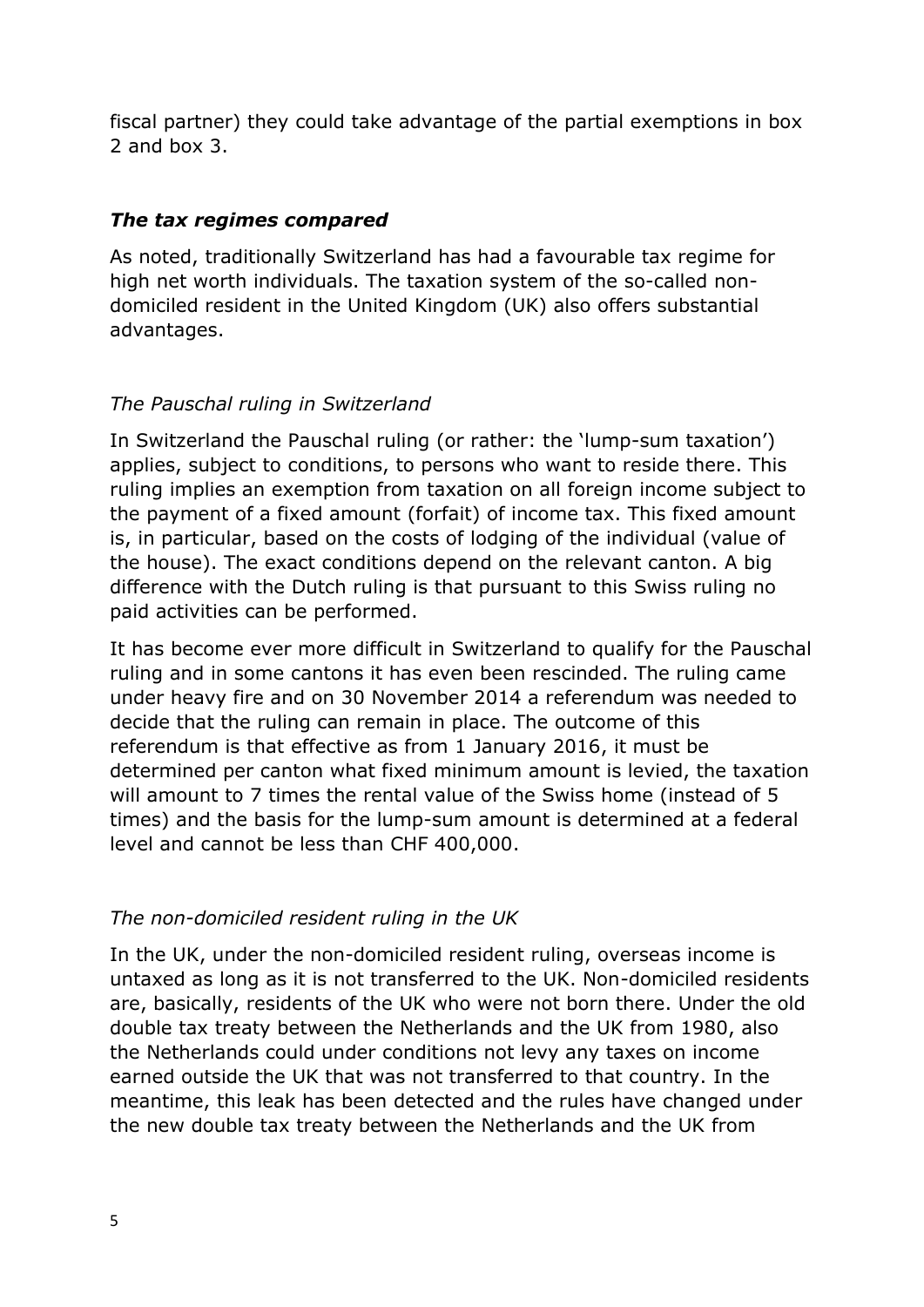2008<sup>12</sup>. However, the fact remains that due to this ruling it remains extremely attractive to reside in the United Kingdom. High net worth individuals usually move to London.

As the Pauschal ruling in Switzerland is under fire and the non-dom regime is tightened ever more in the UK, the Netherlands could be considered as place of residence.

In recent years this regime in the UK has also been tightened. The nondomiciled ruling was reduced to 7 years. After these 7 years a fixed amount of GBP 30,000 per annum has to be paid. The remittance rules have also become stricter, the rules for transferring income to the UK. As a consequence one is more easily deemed to dispose of the income earned abroad.

As the regimes in Switzerland and the UK were tightened considerably, the Netherlands should definitely be considered as a country of residence. As said, this applies to persons who do not have the Dutch nationality (unless these Dutch individuals have already been gone for a very long time or have a spouse who can earn at least  $\epsilon$  36,705 in the Netherlands). It is also possible to opt for a combination with Switzerland or the UK as country of residence. A considerable advantage compared to Switzerland is that in the Netherlands no taxation whatsoever is payable on the foreign income in box 2 and box 3 during the 8-year period of the 30% ruling. Like in the UK during the first 7 years. Residing in the Netherlands for a limited period of time using the 30%-ruling may therefore offer opportunities, for instance after 7 years of residence in the UK, or vice versa.

### *Time sequence of the steps*

Before taking up residence in the Netherlands a high net worth individual must be certain that there will be an employment with a Dutch employer as soon as he or she starts living here. It cannot be set up afterwards. The employment can also be concluded with a personal limited liability company (BV), which can actually be incorporated especially for this purpose. Professional guidance is strongly recommended in that case.

<sup>&</sup>lt;sup>12</sup> Effectively in force as from 25 December 2010.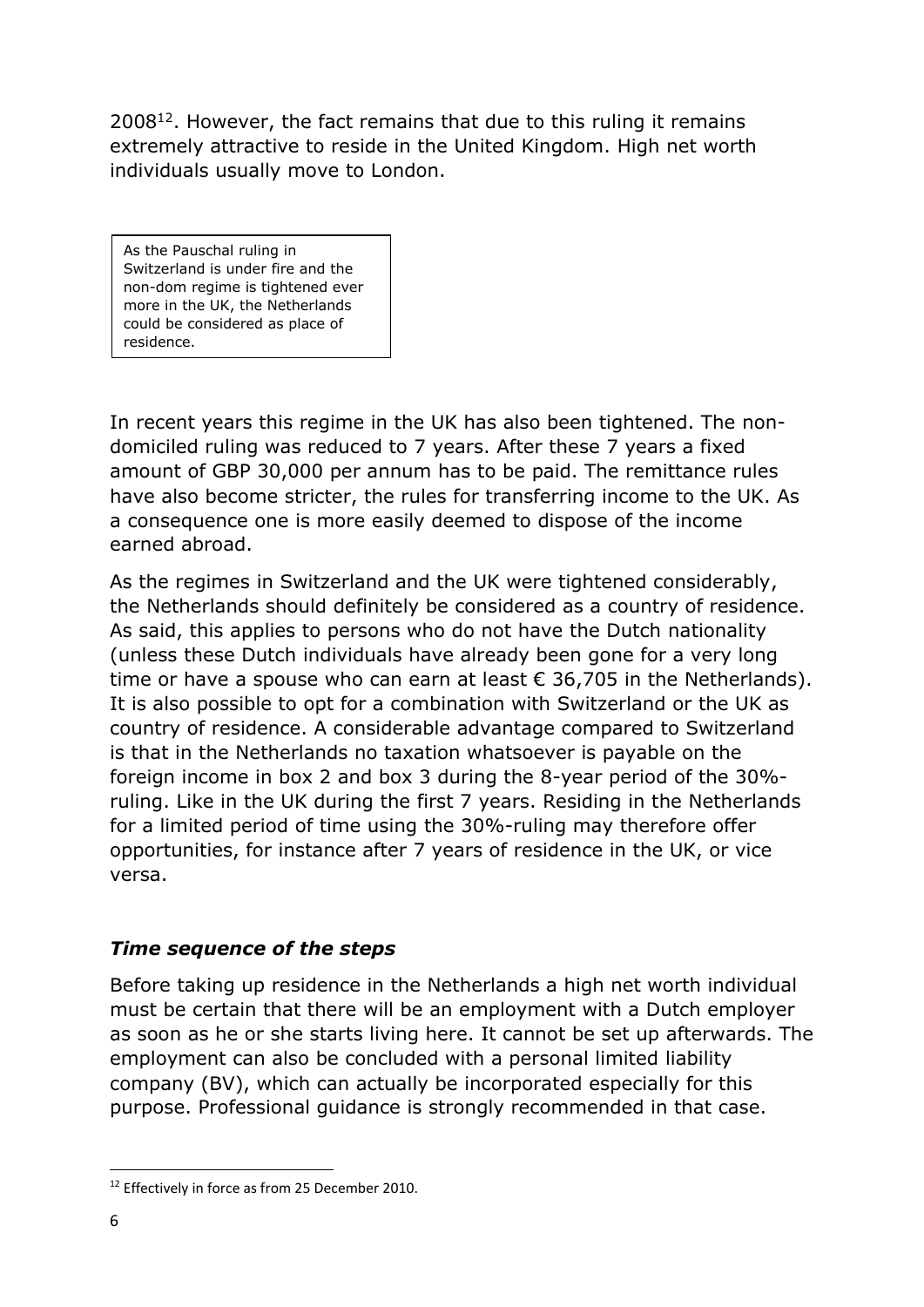In the past, the scarcity of the expertise had to be specifically proved, sometimes causing lengthy discussions with the tax authorities. Since 2012, in case of a taxable salary of more than  $\epsilon$  36,705 for 2015, the requirement of specific expertise is in general deemed to be met.

The 30%-ruling can be requested with a personal company, which can be incorporated especially for this purpose.

Then a joint request<sup>13</sup> of the BV as the employer and the (partner of the) wealthy individual as the employee for application of the 30%-ruling must be submitted to the Dutch Tax Authorities. This request must be submitted within four months after the start of the employment to achieve retroactive effect from the start. If one first comes to the Netherlands and then tries to apply for the 30%-ruling, whether or not at a personal private limited company, it will be rejected. The planning and sequence of the steps is therefore very precise. It is of crucial importance that the employment agreement is concluded whilst not residing in the Netherlands yet.

Furthermore, it is important that the period between two consecutive employments under the 30%-ruling, cannot exceed three months in order to continue the ruling. Freelancing is usually disastrous for the application of the 30%-ruling, unless 'opting in'<sup>14</sup> is used.

## *Work and residence permit if from outside the EU*

Apart from the tax procedure, the permit procedure must be taken into account. Persons who arrive from outside the EU will need to apply for a residence and work permit with the Immigration and Naturalisation Service (IND) if they want to reside or work in the Netherlands. A procedure that runs almost parallel to the 30%-ruling is the knowledge migrant scheme, also referred to as the Highly Skilled Migrant programme<sup>15</sup>.

Residence permit 'for sale' in case of investment of € 1.25 M

<sup>&</sup>lt;sup>13</sup> Section 10ea subsection 1 of the Dutch Wage Tax Implementation Decree 1965.

 $14$  The contractor and the client jointly opt to qualify the work relationship as a fictitious employment ('Opting In' Declaration Wage tax).

<sup>&</sup>lt;sup>15</sup> Please note that additional requirements apply to a newly incorporated private limited company before this employer qualifies as a highly skilled migrant organisation and a work permit can be obtained.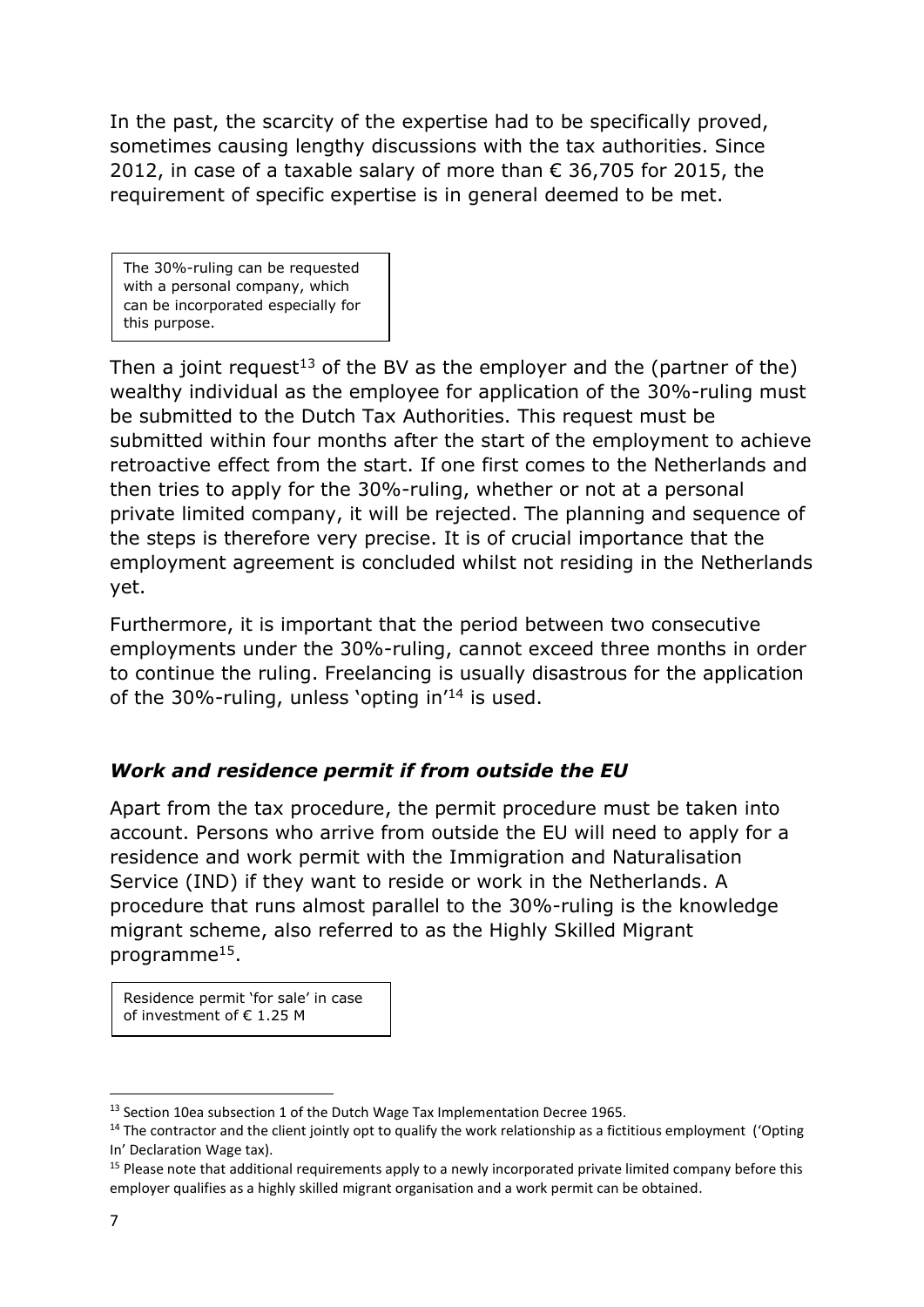#### *Residence permit 'for sale': invest € 1.25 M*

On 1 October 2013 a new rule was introduced by State Secretary Teeven for Justice and Security. In case of an investment of at least  $\epsilon$  1.25 M in the Dutch business community, a temporary residence permit can be obtained. This scheme was meant to attract, for instance, IT companies and to employ multiple employees here. However, the scheme did not have the desired effect. According to recent information only one person submitted a request for application of this scheme and this person did not appear to dispose of the required documents. It is currently argued to also qualify an investment in Dutch immovable property or the creation of employment for the temporary residence permit. In particular wealthy Russian and Chinese individuals showed interest in this scheme and in Cyprus and Malta, where comparable systems were implemented, many residence permits already have been granted this way. These are permanent residence permits as a result of which the gates to Europe are opened. There is considerable opposition to these facilities.

It is much easier and cheaper to obtain a residence permit in the Netherlands by relying on the aforementioned knowledge migrant scheme to which a salary requirement of  $\epsilon$  54,289 (2015) applies.

## *Choosing the Netherlands*

Another feature of the Dutch tax system that could be qualified as an advantage, is that there is no day count method in order to qualify as a resident. Facts and circumstances determine if the centre of the personal life of an individual is in the Netherlands. The Netherlands should be the country with the closest social and economic ties in order to qualify as a resident. Pre-arrival planning should be done, by ending these ties in the former country of residence.

Of course there are, apart from the tax reasons, also non-tax reasons for high net worth individuals to take up residence in the Netherlands.

#### *Non-tax reasons to choose the Netherlands*

The Netherlands is still seen as the 'gateway to Europe'. Amsterdam, located close to Schiphol Airport, has tremendous appeal. It follows from a recent survey that it is the fourth most competitive city in the world<sup>16</sup>. The beautiful historic Amsterdam Canal ring is on the Unesco World Heritage List. Reference can also be made to the good infrastructure, reliable economy, and relatively well-educated labour force that speaks English well. The Netherlands are number five on the list of most competitive

<sup>&</sup>lt;sup>16</sup> Survey of PwC 12 December 2014.